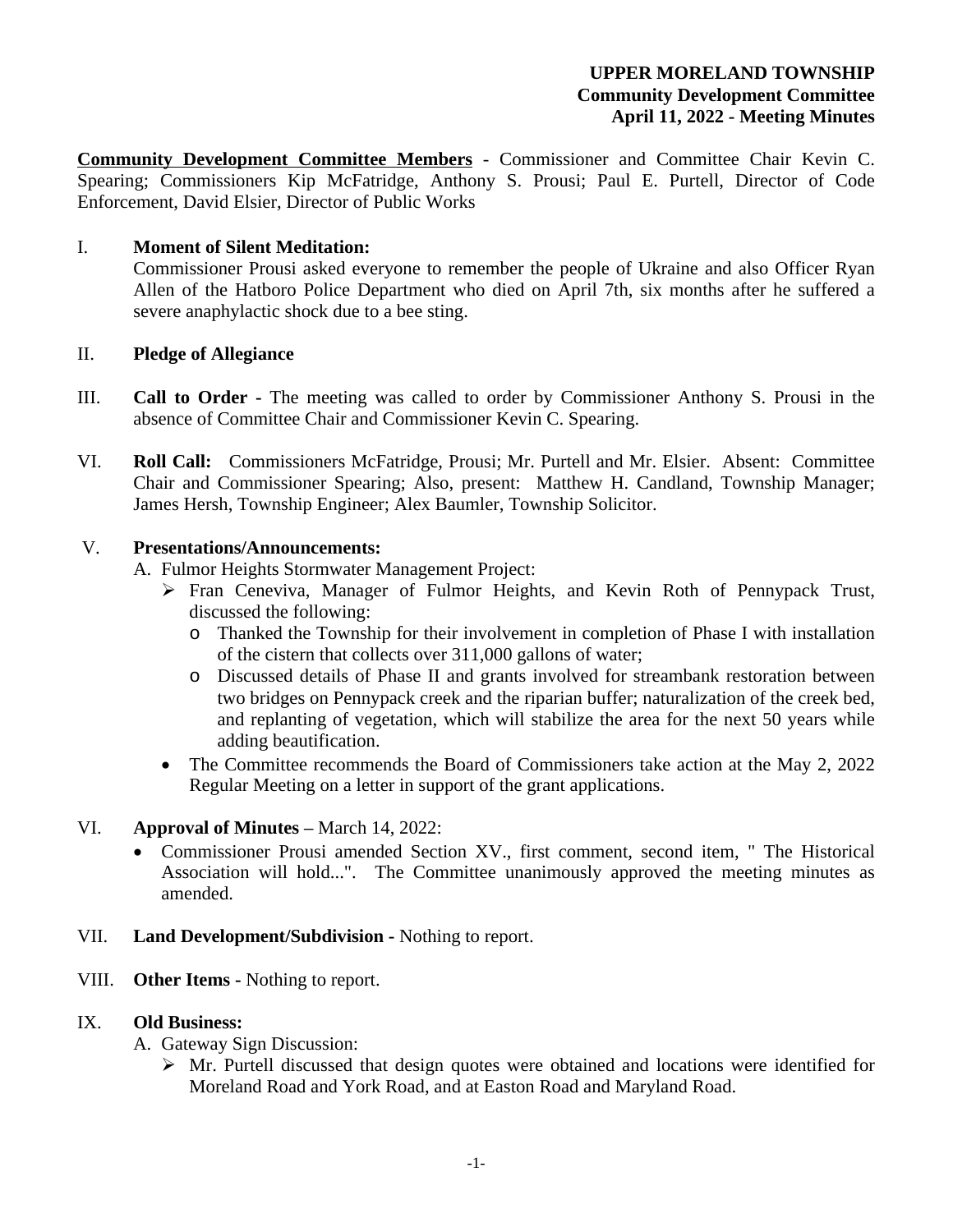- $\triangleright$  The Committee discussed concerns about consistency with the signs, expense, and options to reduce the cost.
- $\triangleright$  The Committee will continue a discussion at a future Community Development Committee Meeting.

## XI. **New Business:**

- A. Marketplace Shopping Center: Interpretation of covenant by UMT for proposed Chipotle Mexican Grill:
	- $\triangleright$  Brian Regli, Chief Executive Officer at Revere Suburban Realty, discussed the land development plans and developer's covenant to replace the Wells Fargo branch with a Chipotle.
	- Stanley Casacio, one of the owners of the Marketplace, acknowledged concerns about large scale signs and billboards on store buildings that were popular in years past.
	- $\triangleright$  A lengthy discussion was held about the parking field, the building elevation, and modifying the Covenant regarding the use as a fast-food restaurant.
	- The Committee recommends the Board of Commissioners take action at the May 2, 2022 Regular Meeting.

## XII. **Acceptance and Approval of the following monthly reports for March 2022:**

- A. Code Enforcement Department Reports Nothing further to report.
- B. Public Works Department Report and Recycling Report Nothing to report.
- C. Engineer's Report;
	- Commissioner McFatridge discussed that a meeting was held a month ago to review the Township's 2012 Stormwater Management Plan for completed projects, to organize remaining priorities, and remove projects that have become obsolete.
	- $\triangleright$  Mr. Hersh stated that demolition is taking place inside Woodlawn School, and next week, a majority of the outside building will be taken down.
	- Commissioner McFatridge stated that a meeting to update the public on progress at Woodlawn will be held on Wednesday, April 13, 2022 at the Fire House's multi-purpose meeting room.
- D. Landscape Architect's Report:
	- Mr. Candland reported that stormwater management plantings at Fair Oaks Park will be completed within the next few months.
- E. Traffic Engineer's Report:
	- Mr. Candland stated that a contract for the Route 611 Bridge was submitted with the Multi-Modal Grant application, and is pending receipt of verification from the Township that McMahon is the Township's Transportation Engineer.
- F. Environmental Advisory Council (EAC) Dr. Lynnette Saunders, Chair, discussed the following:
	- $\triangleright$  Requested to circulate plastics ban survey at the Earth Day Event, which is based on information in Faran Savitz's presentation.
	- $\triangleright$  Identified a location with Dr. Mike Bair at the school to plant a native Willow Oak tree and label it with an educational sign.
	- $\triangleright$  The area near the dog park will be assessed for reforestation during a meeting at the site on April 30, 2022.